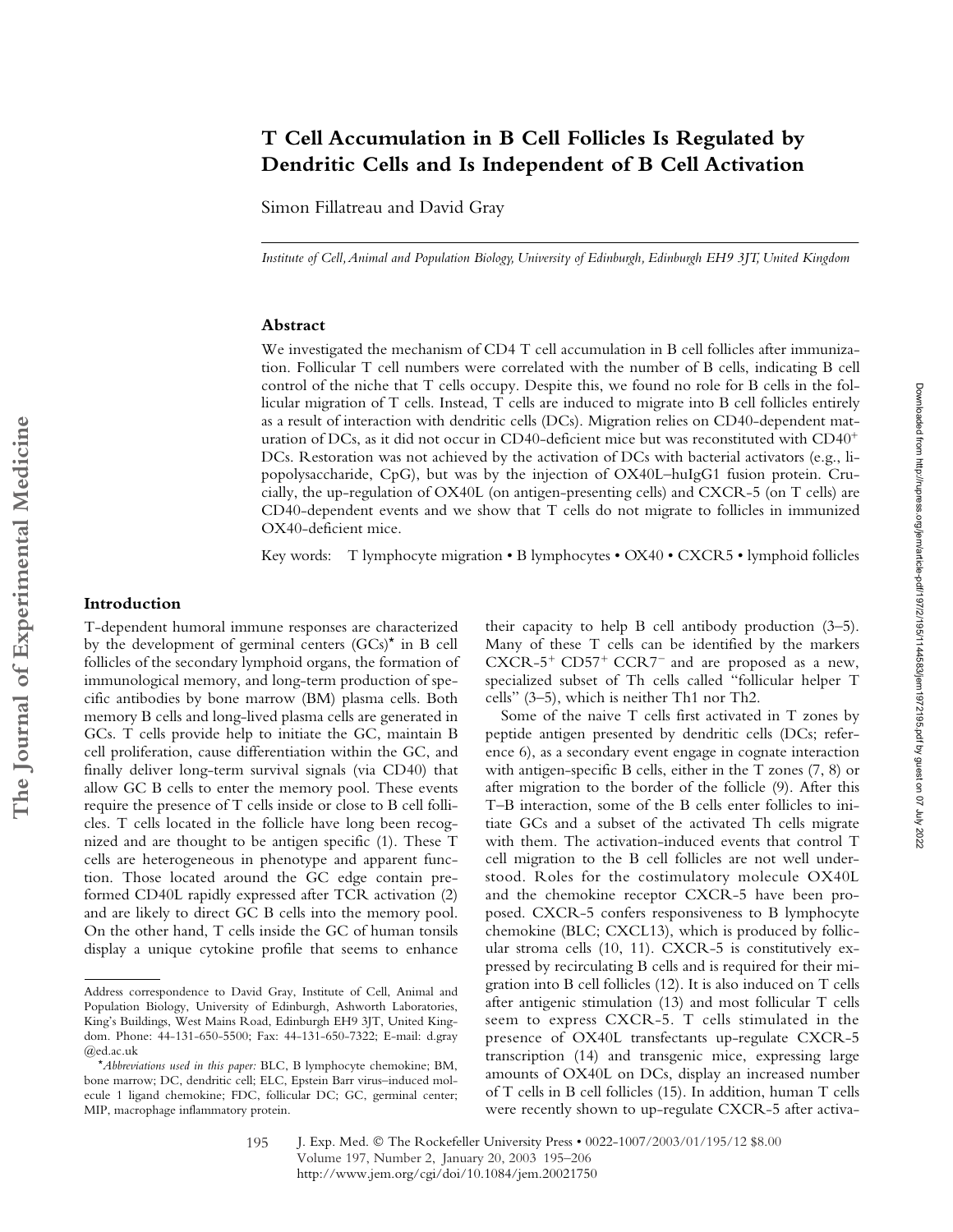tion by DCs (16). However, CXCR-5 expression does not strictly correlate with T cell migration in B cell follicles. Upon transfer, purified CXCR-5<sup>+</sup> T cells do not migrate to the B cell follicles (13) and after immune challenge a large proportion of CXCR-5<sup>+</sup> T cells accumulate at the border between the T zone and the follicles, but do not enter (3, 5). These observations show that CXCR-5 expression alone is not sufficient for follicular localization and that ancillary factors are required.

Despite the data discussed above there is no direct evidence that interaction with DCs under normal circumstances in vivo controls migration of T cells to follicles. In fact, the selectivity of the process (only a fraction of T cells enter follicles) suggests that DCs, as the primary APCs that activate all naive T cells, are unlikely to be solely responsible for this migration. Indeed, several observations point to activated B cells as regulators of T cell migration to follicles. First, CXCR-5–expressing T cells accumulate at the follicular border after transfer (13), a place where B and T cells engage in cognate interaction (9). Second, we showed previously that the generation of T cell help for antibody production depends upon antigen presentation by B cells (17). Third, activated B cells are known to produce chemotactic factors acting selectively on primed T cells, e.g., IL-16 (18), macrophage inflammatory protein (MIP)-1 $\alpha$ , MIP-1 $\beta$  (19), ABCD-1, ABCD-2 (20), and fractalkine (21). Finally, B cell control could explain the selectivity of the migration. T cells in contact with DCs would only migrate to inflammatory sites whereas those interacting with B cells would be induced to migrate to follicles. The involvement of B cells in this process has not yet been investigated and therefore we set out to analyze the respective roles of DCs and B cells. Our starting point in these studies was our observation that T cell migration to follicles is CD40 dependent as it was absent in CD40-deficient mice. To investigate further we used a number of novel BM chimera models to restrict expression of genes of interest to defined cell populations within lymphoid tissues.

#### **Materials and Methods**

**The Journal of Experimental Medicine**

The Journal of Experimental Medicine

*Mice and Immunizations.* C57BL6, CD40<sup> $-/-$ </sup> (22), CD40L<sup> $-/-$ </sup> (23),  $\text{AG}^{-/-}$  (24), MD4-RAG (25), OT-II (26), and  $\mu$ MT (27) mice were bred and maintained in the Science Faculty Animal Facility at the University of Edinburgh under specific pathogenfree conditions. All mice were backcrossed onto the C57Bl/6 background between five  $(AB^{-/-})$  and seven  $(CD40^{-/-})$  generations. OX40-deficient mice (28) were provided by M. Kopf, Swiss Federal Institute of Technology Zürich, Zürich, Switzerland, and immunized in his lab. Immunizations involved injection of 100  $\mu$ g alum-precipitated antigen (see below) intraperitoneally. 200  $\mu$ g stimulating anti-CD40 (FGK-45) antibody was injected 6 h after immunization. B7.1–huIgG1 and OX40L– huIgG1 fusion proteins were injected intravenously at a dose of 200  $\mu$ g daily from days 1 to 5 after immunization. 10  $\mu$ g LPS, 10  $\mu$ g CpG (5'-TCCATGACGTTCCTGATGCT-3'), and 10  $\mu$ g non-CpG (5-TCCATGAGCTTCCTGATGCT-3) phosphorothioates oligonucleotides (MWG Biotech) and  $2 \times 10^9$  chemically killed *Bordetella pertussis* (Calbiochem-Novabiochem) were

all injected intraperitoneally at the same time as antigen. Antigens used for immunization were KLH (Calbiochem-Novabiochem), DNP-KLH, or DNP-OVA, prepared as previously described (29).

*Antibodies and Fusion Proteins.* Monoclonal antibodies to Thy1 (T24) and  $IA<sup>d</sup>$  (MK-D6) were originally obtained from the American Type Culture Collection (ATCC). Monoclonal antibodies AF6-120.1 (anti-IAb), HL3 (anti-CD11c), RM134L (anti-OX40L), and biotin-labeled MR9-4 (anti-V $\beta$ 5) were all purchased from BD Biosciences. Ly-2 (anti-CD8a) was purchased from Caltag. Sheep anti–mouse IgD was purchased from The Binding Site. Anti-CD40, FGK-45 (30), was provided by A. Rolink, Basel Institute for Immunology, Basel, Switzerland. B7.1–huIgG1 fusion protein was provided by P. Lane, University of Birmingham, Birmingham, United Kingdom, and the OX40L–huIgG1 was provided by Cantab Pharmaceuticals Research Ltd. (31). The antibody to mouse CXCR5 (clone 2G8) was provided by M. Lipp, Max Delbrück Center for Molecular Medicine, Berlin, Germany.

*BM Chimeras.* Recipient mice were lethally irradiated (1150cGy  $\gamma$  radiation delivered from caesium source) on day 0. On day 1, BM was extracted from the femurs of donor mice and T cells were depleted by negative selection using anti-Thy1(T24) biotin and Streptavidin microbeads (Miltenyi Biotec). Separation was performed on a MACS magnetic column (Miltenyi Biotec) according to manufacturer's instructions.  $5 \times 10^6$  BM cells were injected intravenously into the irradiated recipients. The chimeras were used after 8 wk to allow complete reconstitution.

To construct BM chimeras in which gene expression was restricted to defined cell populations, we had to completely replace the host hematopoietic system with donor BM cells. To be certain that our method of constructing chimeras did not allow significant outgrowth or retention of host cells, we tested fully allogeneic chimeras 8 wk after reconstitution. When BM from BALB/c mice (H-2d) is transferred into lethally irradiated (1150 cGy) C57BL6 mice  $(H-2^b)$ , >99% of peripheral B cells and DCs are of donor origin as assessed by FACS® staining with IAd-specific (MK-D6) and IAb-specific (AF6-120.1) antibodies (unpublished data). In addition, essentially all DCs generated in vitro by culture of BM cells from these chimeras in the presence of GM-CSF are of the donor MHC haplotype (unpublished data).

To assess the differential function of molecules (e.g., CD40 or MHC class II) that are expressed on both B cells and DCs, the following mixed BM chimera system was used, with the result that CD40 was expressed only on DCs and was lacking on B cells. Irradiated (1150 cGy) C57Bl/6 or  $\mu$ MT mice, carrying a gene deletion of the  $\mu$  heavy chain causing a block in B cell differentiation (27), were reconstituted with BM from  $\mu$ MT mice (80%) and CD40<sup> $-/-$ </sup> mice (20%). Thus, 80% of the hematopoietic cells (except B cells) in the chimeric mice will be wild-type in gene expression whereas the B cells can only be derived from  $CD40^{-/-}$  precursors. Over an 8-wk period, the 20% knockout BM completely repopulated the peripheral lymphoid system with B cells while contributing only 20% to other lineages. In this way, we ensured that the function of DCs was minimally impaired whereas CD40 function in B cells was abolished. To ensure that all the B cells were  $CD40^{-/-}$ , we stimulated purified B cells from these chimeric mice with anti-CD40 and IL-4 and measured proliferation. This assay, which detected 1% spiked contamination of wild-type B cells in a  $CD40^{-/-}$  spleen culture, showed no proliferative response from these chimeras.

*DCs and Macrophages.* DCs were derived from BM cells according to the procedure developed by Inaba et al. (32). In brief,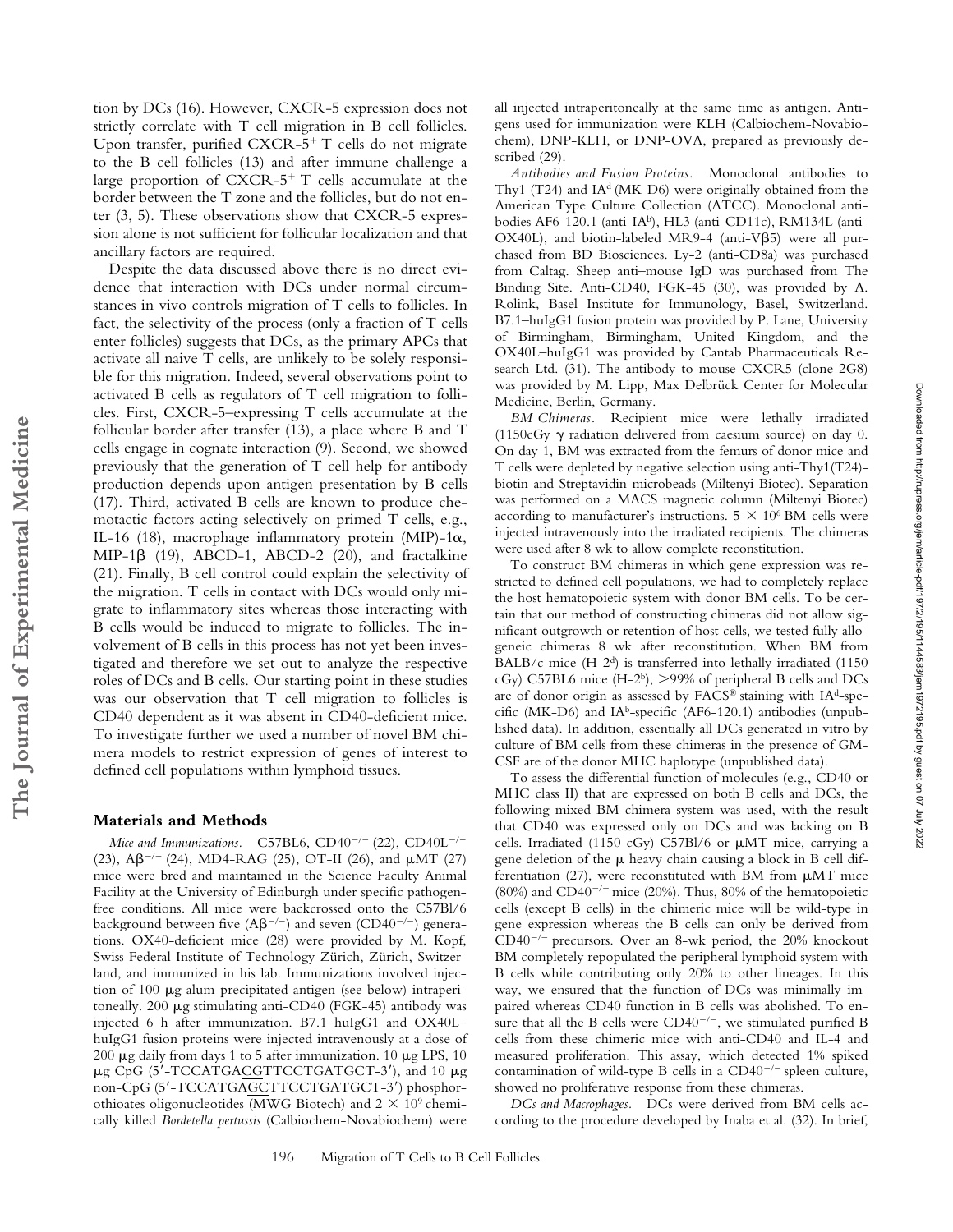BM cells were cultivated in RPMI plus 10% FCS supplemented with GM-CSF (X63-GM-CSF–producing cell line supernatant; reference 17). On the third day, nonadherent cells were washed away and remaining cells were cultivated in RPMI 1.5% mouse serum supplemented with GM-CSF. An additional wash was performed on day 6. On day 7, the culture typically contained  $>90\%$  pure BM-DCs. DCs were pulsed for 3–6 h with 300  $\mu$ g/ ml DNP-KLH or 100  $\mu$ g/ml KLH or OVA. 10<sup>6</sup> cells were then injected intravenously. In some experiments, mice received a concurrent intraperitoneal injection of alum-precipitated antigen.

Splenic DCs were purified according to the protocol previously described (33). Contaminating B cells were depleted using anti-CD19–coated Dynabeads (Dynal). This gave a preparation containing 80–90% pure DCs.

Macrophages were derived by culturing BM cells in DMEM plus 25% FCS, supplemented with 20% M-CSF–containing supernatant (from the L929 cell line; ATCC). Nonadherent cells were washed off the plates at days 4 and 6 and the macrophages were harvested from the plates at day 7, pulsed with antigen, and injected as described above for DCs.

*OT-II T Cell Transfers.* 2.5  $\times$  10<sup>6</sup> lymph node cells from OT-II TCR transgenic mice (H2-Ab–restricted OVA peptide, 323–339-specific) backcrossed onto a CD40-deficient background representing  $1.5 \times 10^6$  transgenic T cells were transferred intravenously into nonirradiated recipient mice. After 24 h, the mice were immunized with either 100  $\mu$ g OVA peptide or 100  $\mu$ g KLH in CFA. Accumulation of cells in follicles or FACS® analysis was performed 4–6 d after immunization. OT-II TCR transgenic T cells were recognized by their expression of V5.

*Immunohistology.* Spleens were harvested, embedded in Cryo-M-Bed embedding compound (Bright Instrument Company Ltd.), and frozen at  $-80^{\circ}$ C. 5- $\mu$ m thick frozen sections were fixed on cold acetone and dried extensively. The sections were stained with T24 (anti–Thy-1) for T cells and anti-IgD for B cells (The Binding Site). Biotinylated anti–sheep/goat immunoglobulin was added 2 h later. Streptavidin–Texas Red (Southern Biotechnology Associates, Inc.) and FITC-conjugated (Fab')<sub>2</sub>

mouse anti–rat (Jackson ImmunoResearch Laboratories) were added 1 h later.

*Quantitative Histology.* B cell follicles were delineated in splenic tissue sections by staining with anti-IgD. T cells were identified as Thy1<sup>+</sup> cells. Slides were viewed on an Olympus BX50 microscope under reflected light fluorescence. Images were captured using a Hamamatsu digital camera and Openlab image analysis software (Improvision). The number of T cells within the IgD<sup>+</sup> area was counted. For each mouse in a group, 10–15 follicles were counted in this way. The area of the follicles (in arbitrary units) was quantified using the Openlab program. The number of B cells occupying any follicular area could be calculated from this by extrapolation from previous counts of B cells in defined follicular areas. The total follicular area counted in all mice varied by 5%. The number of follicular T cells was expressed per follicular section. In some analyses this was plotted against the number of B cells within the follicular section or the number of T cells in the adjacent T cell zone.

#### **Results**

*T Cell Accumulation in B Cell Follicles Requires CD40 and Is Proportional to Follicular Size.* The dynamics of T cell accumulation in B cell follicles were assessed in normal C57BL6 mice after immunization with DNP-OVA. The number of T cells per follicle progressively increased from around day 4 when it was first noticeable and peaking between days 6 and 12, with on average 63 T cells per follicle (Fig. 1 A). As Fig. 1 shows, there is some variation around the median number of T cells per follicle. To see if this variation was related to the number of responding B cells, space within the follicle, or the number of responding T cells in the adjacent T zone, we measured the area of each follicle counted and the area of the neighboring T zone. It is clear from Fig. 2 that the number of follicular T cells is

Downloaded from http://rupress.org/jem/article-pdf/197/2/195/1144583/jem1972195.pdf by guest on 07 July 2022 Downloaded from http://rupress.org/jem/article-pdf/197/2/195/1144583/jem1972195.pdf by guest on 07 July 2022



197 Fillatreau and Gray

Figure 1. Antigen-driven accumulation of T cells in B cell follicles is dependent on CD40. (A) The number of Thy $1^+$  T cells in follicles plotted against time after immunization with alum-precipitated DNP-OVA in normal C57Bl/6 mice  $(\triangle)$  or  $CD40^{-/-}$  mice ( $\bullet$ ). Each point represents a count from a single follicle. The bars show the median values. The data is a compilation from three mice in each group. This result is representative of four such experiments. (B and C) Immunohistological stain showing T cells in B cell follicles in C57Bl/6 (B) and  $CD40^{-/-}$  mice (C) 6 d after immunization. Note the relative lack of green  $Thy-1^+$  cells in the IgD<sup>+</sup> follicle of the CD40<sup>-/-</sup> mouse. (D) The number of OT-II TCR transgenic T cells (identified by V5 staining) in inguinal lymph node follicles in normal (C57Bl/6) and CD40<sup>-/-</sup> mice 6 d after immunization in the footpad with  $100 \mu g$  OVA peptide (323–339) plus CFA.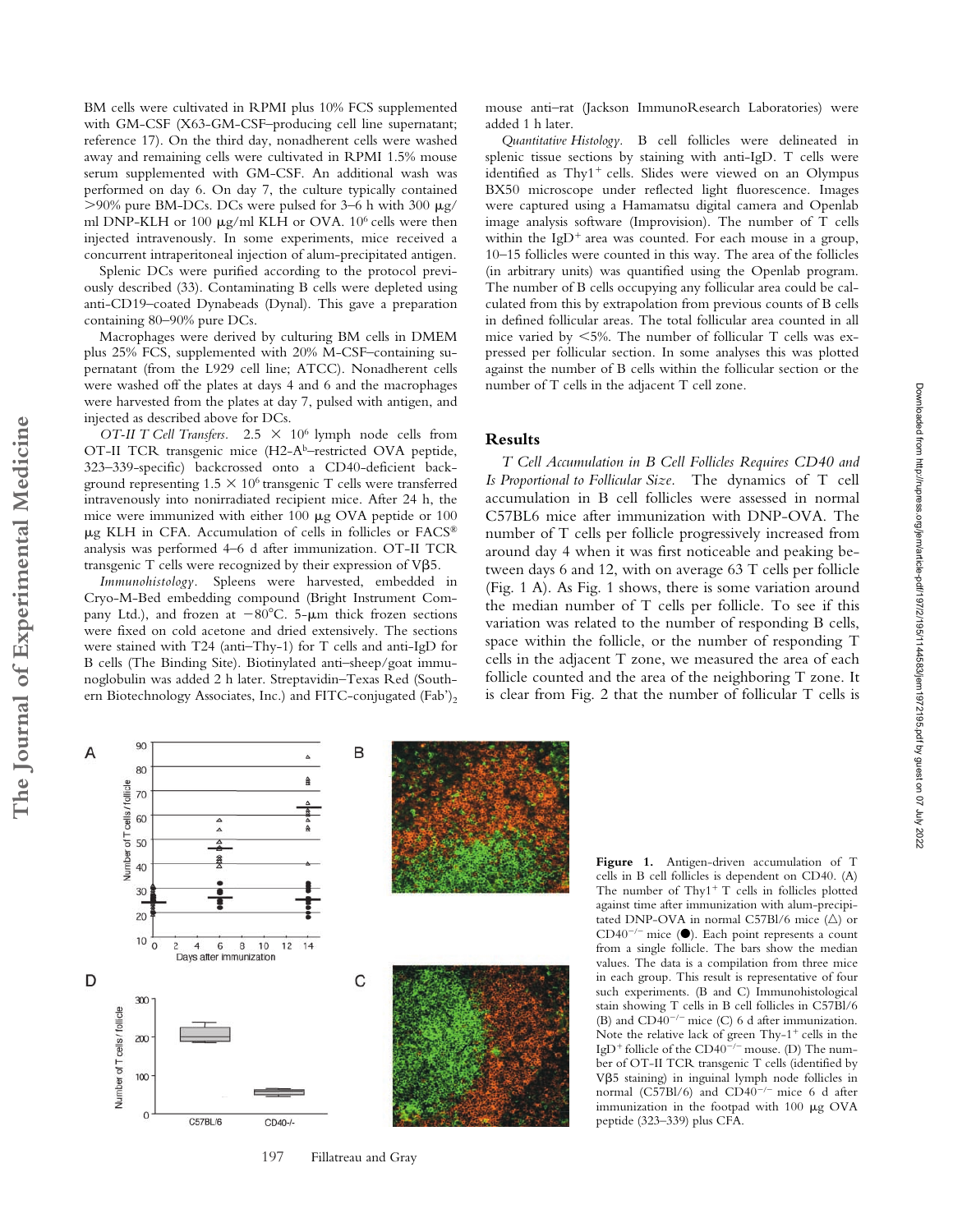A

140

120

Number of T cells / follicle

proportional to the size of the follicles but not to the size of the T zone. The presence of GCs in follicles made no difference to this analysis and conclusion. There is a remarkably stable ratio of 4 T cells to 100 B cells in the follicles. This indicates an influence of the B cell compartment on the accumulation of T cells in the follicle.

In contrast to normal C57BL6 mice, the number of follicular T cells in  $CD40^{-/-}$  mice was unchanged after immunization (Fig. 1 B). We also observed no migration of T cells to follicles in CD154<sup>-/-</sup> (CD40L<sup>-/-</sup>) mice after immunization (unpublished data). Therefore, the accumulation of Th cells in B cell follicles that occurs after immunization is CD40 dependent. Follicles in nonimmunized C57BL6 and  $CD40^{-/-}$  mice contained an average of 25 T cells. This constitutive, CD40-independent presence of T cells in follicles may represent localization of memory T cells or possibly the (CD1-restricted) NK1.1 CD4 T cells seen in the follicles of MHC class II–deficient mice (24). We confirmed that the migration of T cells to follicles was antigen specific by transferring OT-II H2-Ab–restricted, OVA peptide–specific TCR transgenic T cells into normal (B6) or  $CD40^{-/-}$  mice and then immunizing with either OVA or KLH. Fig. 1 D shows that OT-II localize to follicles after OVA immunization in normal mice but to a much lesser extent in  $CD40^{-/-}$  mice. We were unable to see any  $V\beta 5^+$  OT-II T cells in the follicles after transfer when mice (normal or CD40-deficient) were immunized with the irrelevant antigen, KLH (unpublished data).

*Expression of CD40 Is Required on Hematopoietic Cells for T Cell Accumulation in B Cell Follicles.* To determine the cell type on which CD40 was required, we took the approach of making mixed BM chimeras in which the expression of CD40 could be restricted to defined populations of cells. First, to validate this methodology, we performed C57Bl/6  $BM \rightarrow C57Bl/6$  transfers and the resulting chimeras showed normal T cell migration to follicles comparable to nonmanipulated C57Bl/6 mice (Fig. 3 A), whereas  $CD40^{-/-}$  BM  $\rightarrow$  CD40<sup>-/-</sup> chimeras did not. Thus, the process of irradiation and reconstitution did not impair quantitatively or qualitatively the behavior of T cells.

To assess whether hematopoietic and/or non-BMderived stromal cells were necessary for T cell accumulation in follicles, we made chimeras in which all the hematopoi-

etic cells were replaced with CD40-deficient BM (CD40<sup>-/-</sup>  $BM \rightarrow C57Bl/6$ ). In such mice, radio-resistant stromal cells (e.g., follicular DCs [FDCs]) in lymphoid tissues would be CD40<sup>+</sup> whereas all BM-derived lineages would be CD40<sup>-</sup>. FDCs express CD40 and produce chemokines such as BLCs (CXCL13), which cause the migration of B cells to follicles (10, 12). In these  $(CD40^{-/-}BM \rightarrow C57Bl/6)$ chimeras, T cells did not accumulate in follicles after immunization (Fig. 3 A). In contrast, C57Bl/6 BM  $\rightarrow$  $CD40^{-/-}$  chimeras, where all hematopoietic lineages were CD40<sup>+</sup> but stroma was CD40<sup>-</sup>, exhibited normal T cell migration to follicles. Taken together, these data demonstrated a crucial role for CD40-expressing hematopoietic cells in follicular migration of T cells. The obvious candidates to investigate further were DCs and B cells.

*Expression of CD40 on B Cells Is Not Required for T Cell Accumulation in B Cell Follicles.* In the light of our previous data on the influence of B cells on T cell differentiation (17) and the observation that follicular T cell number was related to follicular size (Fig. 2), we chose first to investigate the possibility that B cells regulate T cell entry into follicles. To test this hypothesis, we developed mixed BM chimeras in which the CD40 deficiency was restricted to the B cell compartment. Thus, chimeras were generated where all B cells lack CD40 but the majority (80%) of the DCs are CD40<sup>+</sup>. This was achieved by injecting a mixture of BM from  $\mu$ MT mice (80%) and CD40<sup>-/-</sup> mice (20%) into lethally irradiated (11.5Gy) C57BL6 mice. The  $\mu$ MT BM gives rise to no B cells and therefore all B cells in these chimeras were derived from  $CD40^{-/-}$  hematopoietic stem cells. The other hematopoietic cell types were mostly derived from the  $\mu$ MT BM as it made up 80% of the BM inoculum and were therefore wild type with respect to CD40. There was a complete replacement of the host B cell system in these chimeras and any residual host (CD40<sup>+</sup>) B cell contamination was significantly  $\leq 1\%$ . In these chimeras, T cells accumulated normally in B cell follicles after immunization (Fig. 3 B). Therefore, expression of CD40 on B cells is not required for the migration. No IgG response or GC formation was seen in these chimeras (unpublished data).

*Antigen Presentation by B Cells Is Not Required for T Cell Accumulation in B Cell Follicles.* Although the previous experiment excludes a role for CD40 on B cells, their presen-



B

140

 $12C$ 

198 Migration of T Cells to B Cell Follicles

Figure 2. T cell accumulation in B cell follicles is correlated with the follicular size. Spleens from C57Bl6 mice were collected 6 d after immunization with alumprecipitated DNP-KLH intraperitoneally. Each point represents a single follicle. The data are a compilation of counts of T cells in splenic follicles from three mice. The result is representative of two such experiments. (A) The number of Thy- $1^+$  T cells present in a follicle is proportional to the size of the follicle ( $P < 0.001$ , using Pearson correlation coefficient). (B) There is no correlation between the number of follicular Thy-1 cells and the size of the adjacent T cell area.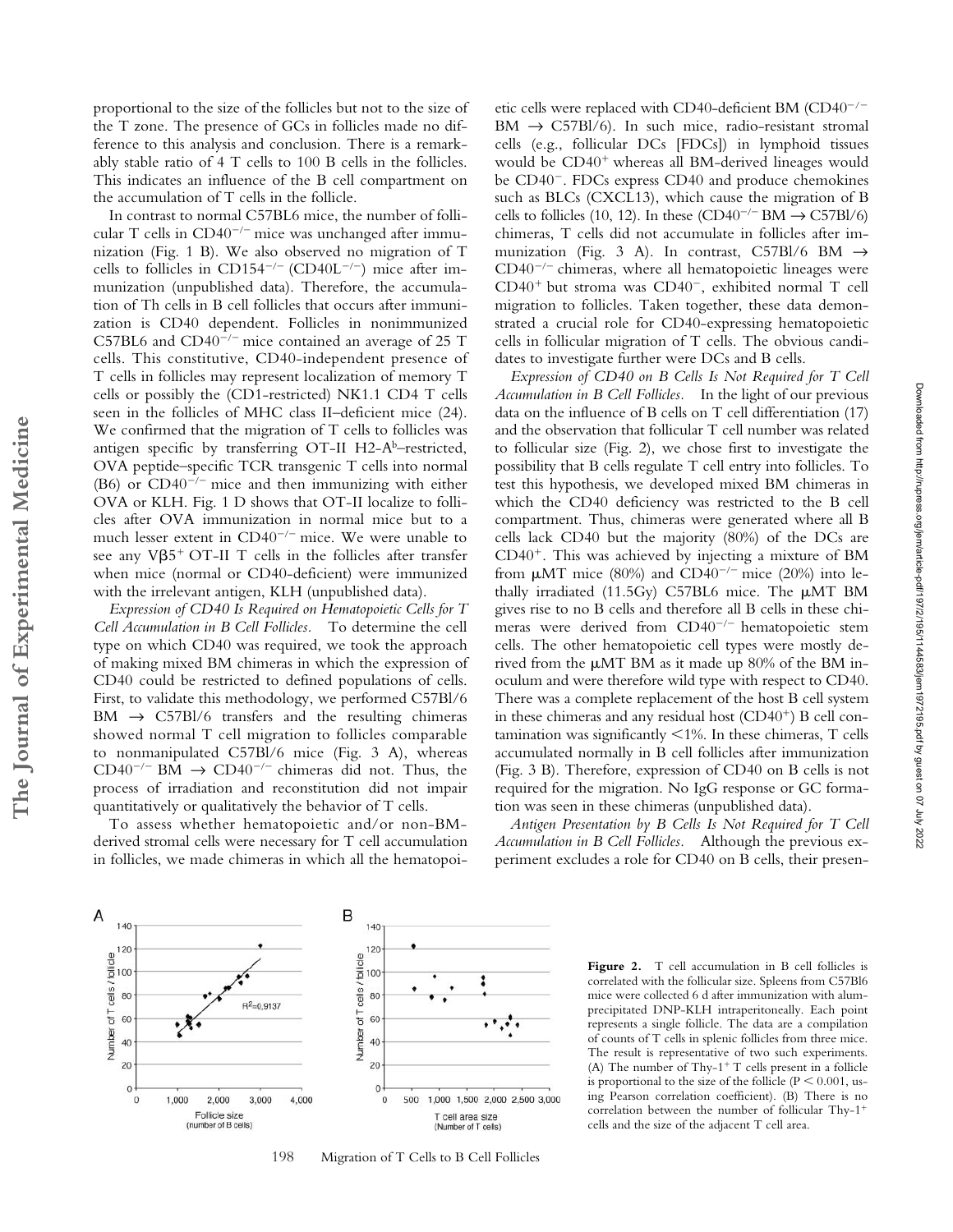tation of MHC class II–peptide complexes during a T–B interaction might still be important. This was tested directly by constructing chimeras in which DCs (and macrophages) express MHC class II but B cells do not. Thus, we injected a mixture of  $\mu$ MT (80%) and A $\beta$ <sup>-/-</sup> (20%) BM into lethally irradiated  $\mu$ MT recipients. In these chimeras, B cells can capture and process the antigen but they are unable to present it to Th cells (although T cells can be activated by DCs). Fig. 4 A shows that Th cells accumulated in B cell follicles in normal numbers in these mice. Therefore, cognate interaction between B and T cells is not required for T cell accumulation in B cell follicles. Additional experiments showed that follicular localization of T cells occurred in the absence of any B cell activation. Thus, in BM chimeras

 $(\mu MT + MD4-RAG BM \rightarrow \mu MT)$  in which all the B cells are hen egg lysozyme (HEL)-specific (on RAG1 background), immunization with KLH provoked normal T cell migration to follicles (unpublished data).

*Expression of CD40 on DCs Is Necessary for T Cell Accumulation in B Cell Follicles.* If B cells do not control migration, the next likely candidates are DCs. Indeed, mixed BM chimeras in which CD40 expression was restricted to non-B, nonstromal cells ( $\mu$ MT + CD40<sup>-/-</sup> BM  $\rightarrow$  $CD40^{-/-}$ ) exhibited normal follicular migration of T cells (Fig. 3 B), implicating myeloid cells including DCs. Using BM chimeras to restrict the effects of a gene knockout to the DC population was not possible in the absence of a mouse line that specifically lacks DCs. Therefore, we asked directly if expression of CD40 on DCs was sufficient to promote T cell migration to B cell follicles. This was done by injecting CD40-deficient mice with antigen-pulsed DCs generated from CD40<sup>+</sup> or CD40<sup>-</sup> BM (by growth in



**Figure 3.** Cell interactions involved inCD40-dependent accumulation of T cells in B cell follicles. Chimeras were immunized with alum-precipitated DNP-KLH intraperitoneally 8 wk after reconstitution with BM cells. Spleens were collected 6 d after immunization. (A) Follicular T cell localization requires CD40 on hematopoietic cells. (B) Follicular T cell localization does not require CD40 on B cells. The data were plotted using a box and whiskers representation. The box extends from the 25th to the 75th percentile, with a horizontal line at the median (50th percentile). Whiskers extend down to the smallest value and up to the largest. The data are a compilation of counts of T cells in splenic follicles from three mice. These results (A and B) are representative of three such experiments. Donor BM is shown to the left of the arrow and the irradiated recipient to the right. CD40 phenotype of DCs, B cells, and radio-resistant stromal cells (Str) in each chimera is shown.



Figure 4. T cell accumulation in lymphoid follicles does not require MHC class II nor CD40L expression by B cells. (A) Follicular T cell localization in chimeras lacking MHC class II on B cells  $(\mu MT [80\%] +$ IA $\beta^{-/-}$  [20%]  $\rightarrow \mu$ MT). (B) Follicular accumulation of T cells requires CD40L expression by T cells but not B cells. The CD40L phenotype of DCs, T cells, and B cells in each chimera is shown. Chimeras were immunized intraperitoneally with alum-precipitated DNP-KLH 8 wk after reconstitution with BM cells. Spleens were collected 6 (B) or 10 d (A) after immunization. The data are a compilation of counts of T cells in splenic follicles from three (A) or four mice (B), analyzed as described in Fig. 3. The result is representative from three such experiments.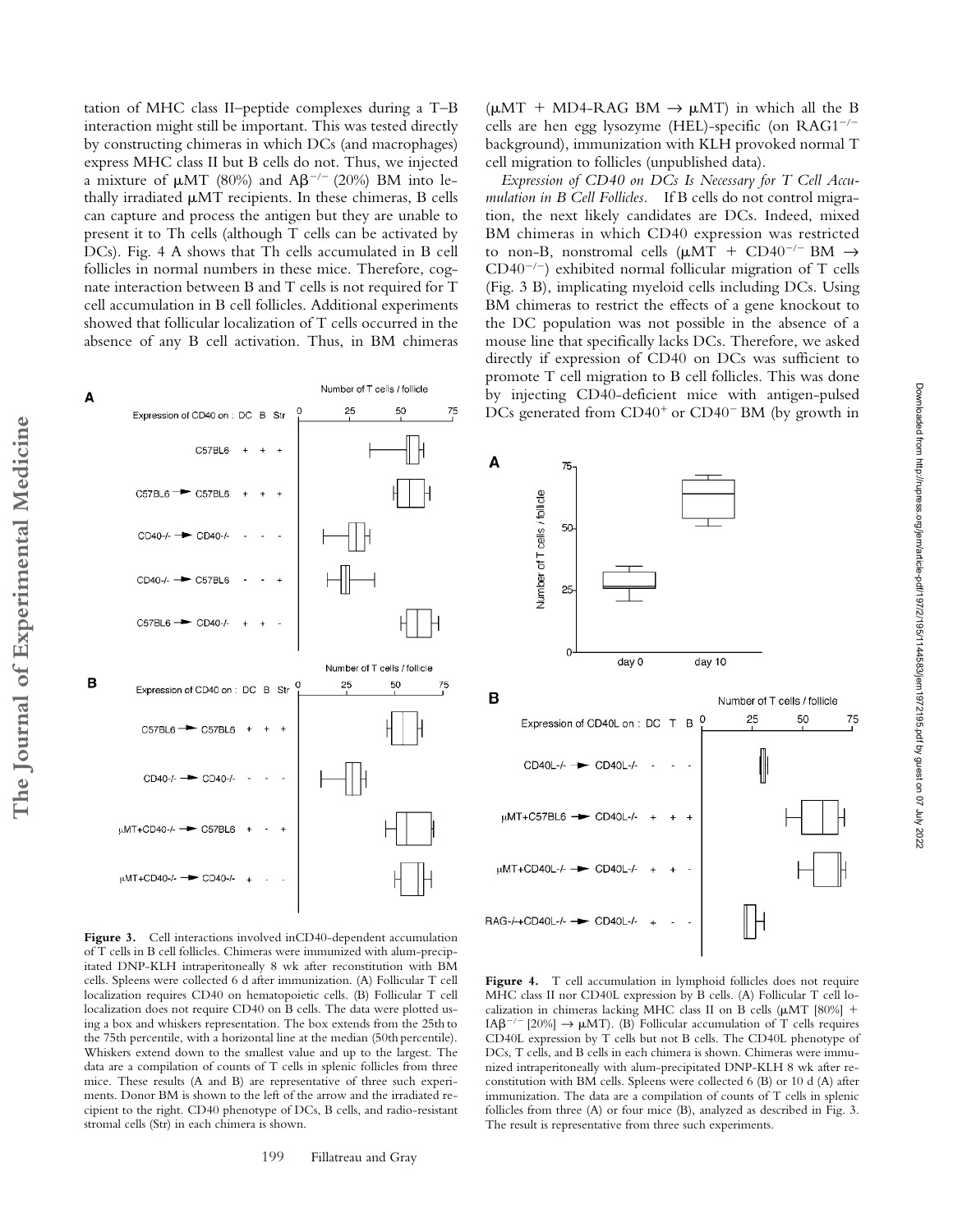GM-CSF cultures). T cell localization in follicles was rapidly restored by  $CD40^+$  but not by  $CD40^{-/-}$  DCs (Fig. 5). DCs ( $CD8\alpha$ <sup>-</sup>) purified from the spleen were also potent inducers of follicular T cell migration in  $CD40^{-/-}$  mice (unpublished data). It is possible that macrophages could also cause T cell accumulation in follicles. To test this, we derived macrophages from cultures of BM cells grown for 7 d in M-CSF. Upon antigen pulsing and transfer to  $CD40^{-/-}$  mice, these macrophages were unable to reconstitute follicular T cell migration (Fig. 5 A).

*CD40L Is Required on T Cells for Them to Accumulate in the Follicles.* The results so far suggest that T cell accumulation in the follicles depends on a CD40-dependent maturation of DCs. To learn more of this maturation, we investigated which cell type delivered CD40L to the DC. T cells (34, 35), B cells (36), and DCs (37) have all been shown to express CD40. Delivery of a signal from the CD40L expressed by B cells (36) might explain the selective nature of the migration. To dissect this, we constructed chimeras where expression of CD40L was restricted to the DC by injecting a mixture of BM from  $RAG1^{-/-}$  (80%) and  $CD40L^{-/-}$  (20%) mice into  $CD40L^{-/-}$  mice (RAG1 +  $CD40L^{-/-} \rightarrow CD40L^{-/-}$ ). In these mice, all lymphocytes are derived from  $CD40L^{-/-}$ -deficient BM whereas DCs are derived mainly from  $RAG^{-/-}BM$ . We also constructed chimeras in which DCs and T cells, but not B cells, expressed CD40L ( $\mu$ MT + CD40L<sup>-/-</sup>  $\rightarrow$  CD40L<sup>-/-</sup>) and chimeras in which DCs, T cells, and B cells expressed CD40L ( $\mu$ MT + C57BL6  $\rightarrow$  CD40L<sup>-/-</sup>). Fig. 4 B shows that T cell migration occurs when both T cells and DCs express CD40L. Because expression of CD40L by DCs alone is not sufficient (Fig. 4 B), we infer that CD40L signals are delivered by T cells to DCs.

*T Cell Migration into B Cell Follicles Requires CD40 Activation and Cannot Be Elicited by LPS, CpG DNA, or B. pertussis.* We wished to know whether other activators of DCs (38), in particular those derived from microorganisms, could replace the CD40 signal to allow follicular T cell migration in  $CD40^{-/-}$  mice.  $CD40^{-/-}$  mice were immunized with DNP-KLH together with LPS, CpG DNA, or chemically killed *B. pertussis*. None of these adjuvants would permit T cell accumulation in the follicles at days 5 or 9 (Fig. 6). In contrast, injection of a stimulating anti-CD40 antibody (FGK-45) into  $CD40L^{-/-}$  mice restored T cell migration to follicles (Fig. 6).

*T Cell Accumulation in B Cell Follicles Is Dependent on OX-40 Signals.* OX40 signals have been implicated in the migration of T cells to follicles (14, 15, 39). We investigated whether the CD40-dependent event on DCs was the up-regulation of OX40L. As shown in Fig. 7 A, OX40L was most efficiently induced on DCs by anti-CD40. LPS had no effect and CpG DNA only had a marginal one (Fig. 7 A). In B cells, OX40L was also only up-regulated in the presence of CD40 signals (unpublished data). To see if a lack of OX40L expression could be a major cause of the migration defect in  $CD40^{-/-}$  mice, we treated them with OX40L–huIgG1 fusion protein. An agonistic costimulatory role for this fusion protein has previously been shown (31). Fig. 7 B shows that OX40L–huIgG1 restored T cell migration to follicles when injected into  $CD40^{-/-}$  mice whereas B7.1–huIgG1 did not. This data, taken in conjunction with the conclusion that CD40-expressing DCs are necessary for follicular T cell migration, implies that upregulation of OX40L on DCs is the inductive event. We confirmed the role of OX40 in follicular migration of T cells by analyzing their accumulation after the immuniza-

**The Journal of Experimental Medicine**

The Journal of Experimental Medicine





200 Migration of T Cells to B Cell Follicles

**Figure 5.** T cells accumulate in B cell follicles of  $CD40^{-/-}$  mice immunized with  $CD40^{+}$  DCs. (A)  $CD40^{-/-}$  and C57Bl6 mice were immunized by intravenous injection of 10<sup>6</sup> CD40<sup>+</sup> (light gray boxes) or CD40-, BM-derived DCs (white box) or macrophages (dark gray box) pulsed with DNP-KLH. Spleens were collected 4 d after immunization. The data are a compilation of counts of T cells in splenic follicles from three mice, analyzed as described in Fig. 3. (B and C) Immunohistological stain showing T cells in B cell follicles in  $CD40^{-/-}$  mice immumized with  $CD40^{-/-}$  (B) and  $CD40^{+}$  DCs (C). Note the relative lack of green Thy-1<sup>+</sup> cells in the IgD<sup>+</sup> follicle of the CD40<sup>-/-</sup> mouse immunized with  $CD40^{-/-}$  DCs. This experiment was repeated three times with similar results.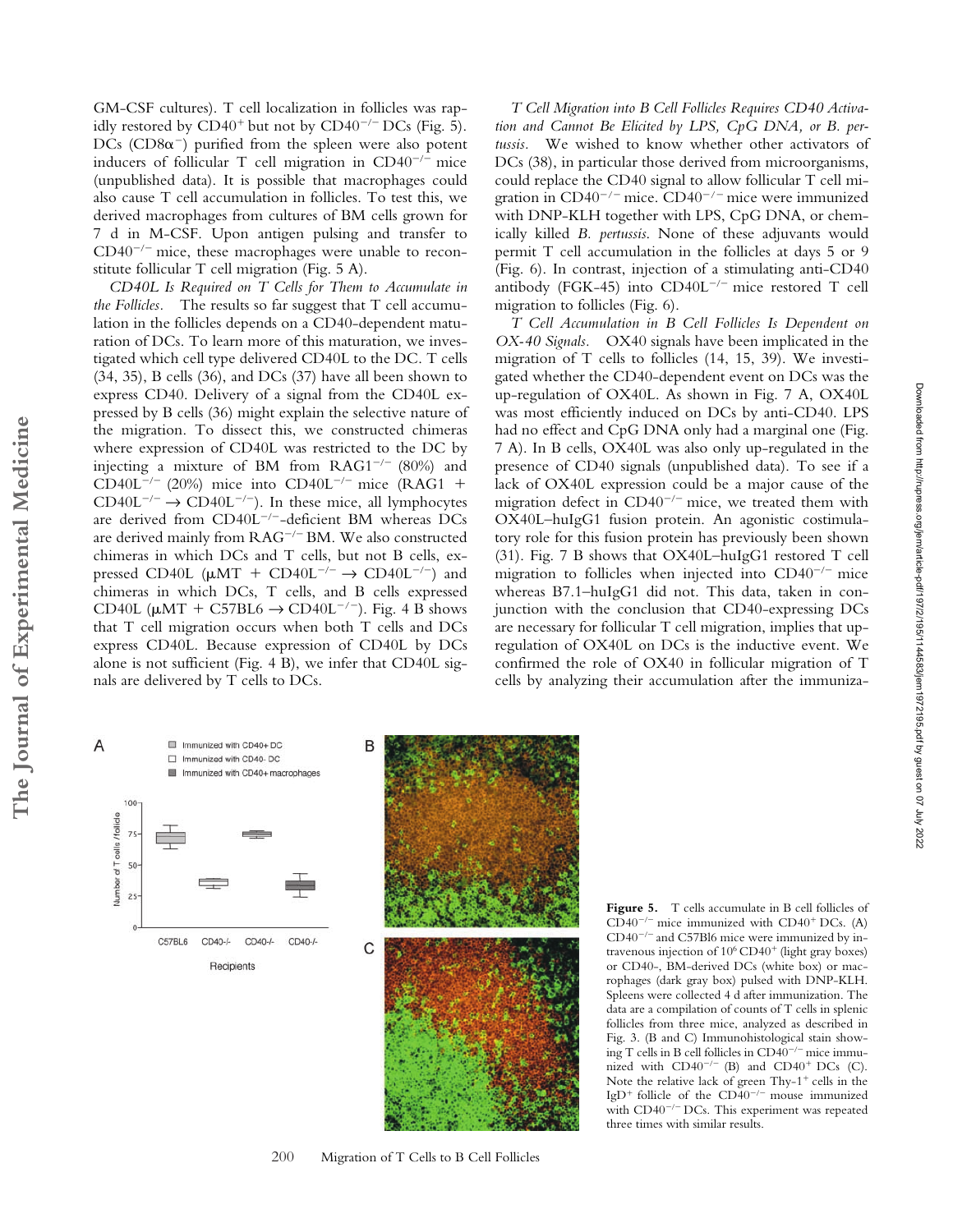

tion of OX40 knockout mice. As shown in Fig. 7 C, the OX40-deficient mice show little antigen-driven accumulation of T cells in follicles.

*CXCR5 Induction on Naive T Cells Is Antigen Specific and Impaired in CD40-deficient Mice.* To see if CXCR5 induction on T cells in vivo is an antigen-driven, CD40-dependent event, we transferred  $2.5 \times 10^6$  OT-II T cells (from H2-Ab–restricted, OVA peptide–specific TCR transgenic mice, backcrossed to a CD40-deficient background) into normal and CD40 knockout mice and immunized them with OVA or KLH (in CFA). We could see up-regulation of CXCR5 on the majority (66%) of  $V\beta$ 5 (OT-II  $\beta$  chain)-expressing T cells in OVA-immunized normal mice, but relatively few (19%) in KLH-immunized mice (Fig. 7 D). The up-regulation of CXCR5 expression on antigen-activated  $T$  cells in CD40<sup> $-/-$ </sup> mice was

FQ

Cp<sub>C</sub>

CD40-/-<br>+ B7-hulgG1

CD40-/-<br>+ OX40L-hulgG1

44%

OX40L

B

50

25

CD40-/

Figure 6. T cell accumulation in B cell follicles requires a CD40 signal, which cannot be substituted by microorganism-derived activators of DCs.  $CD40^{-/-}$  mice were immunized intraperitoneally with alum-precipitated DNP-KLH together with one of the following products: chemically killed *B. pertussis*, LPS, or CpG, all at the doses indicated in Materials and Methods.  $CD40L^{-/-}$  mice were injected once with 200 g FGK-45 intravenously 6 h after immunization with alum-precipitated DNP-KLH. The data are a compilation of counts of T cells in splenic follicles from three mice, analyzed as described in Fig. 3. This result is representative of two similar experiments.

impaired despite blasting, proliferation, and up-regulation of CD44 (unpublished data).

# **Discussion**

The migration of T cells into B cell follicles is a selective process as only a fraction of the T cells activated in the first days after immunization have the capacity to localize here. T cells are required in follicles to provide help for the development of high affinity antibodies and memory B cells. However, the transfer of information between T and B cells is not unidirectional as B cells also influence T cell differentiation by eliciting Th2 responses advantageous to the B cells (17, 40–42). For these reasons it seemed likely that B cells would regulate the process of migration and entry into follicles. However, the evidence presented here shows

> **Figure 7.** The role of OX40L on DCs and B cells in follicular migration of T cells. (A) Expression of OX40L on purified splenic DCs stimulated for 48 h with FGK-45 (anti-CD40), LPS, CpG DNA, and non-CpG DNA (as indicated). Data were collected and analyzed on a FACScalibur® using CELLQuest™ software. Dead cells are excluded using 7AAD. DCs were gated on CD11c<sup>+</sup> cells. The dotted line shows the staining profile of isotype-matched controls. (B) T cell migration to follicles is reconstituted in  $CD40^{-/-}$  mice by injection of  $OX40L$ huIgG1. Mice were immunized intraperitoneally with alum-precipitated DNP-KLH and then injected daily intravenously from days 1 to 5 with 200  $\mu$ g B7–huIgG1 or OX40L–huIgG1. Spleens were collected at day 6. This result is representative of two similar experiments. (C) T cell migration to follicles is impaired in OX40-deficient mice. Spleens were taken from knockout and control mice (five of each) 8 d after immunization. The data are a compilation of counts of T cells in splenic follicles from three to five mice and analyzed as described in Fig. 3.

Downloaded from http://rupress.org/jem/article-pdf/197/2/195/1144583/jem1972195.pdf by guest on 07 July 2022

Downloaded from http://rupress.org/jem/article-pdf/197/2/195/1144583/jem1972195.pdf by guest on 07 July 2022



C

D

 $100 -$ 75  $50<sup>°</sup>$ 

 $25$ 

OX40-/-

nunized

OX40-/-

CXCR-5

C57BV6

immunized

66%

19% 29%

LPS 13%

 $15%$ <sup>non CPG</sup>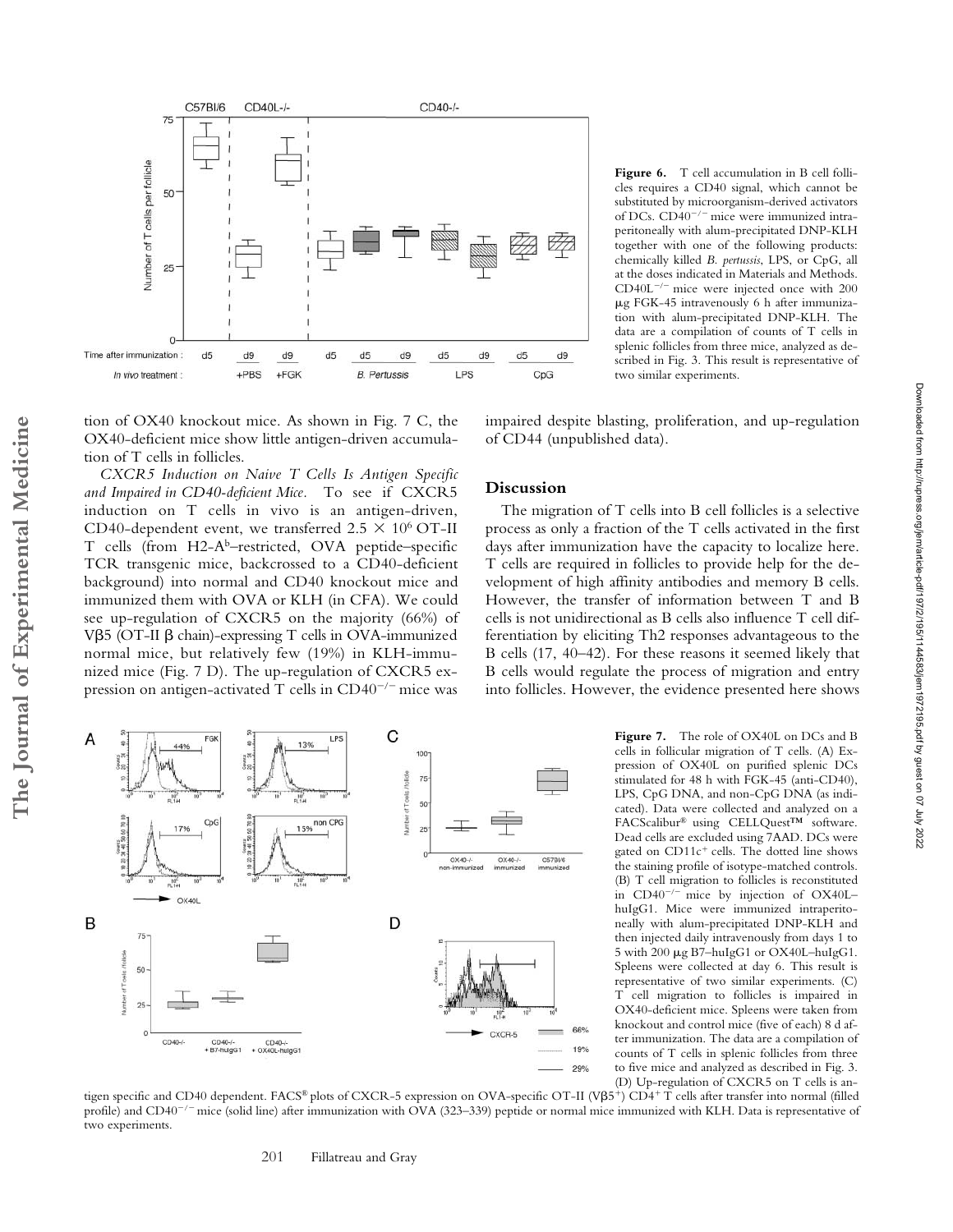that B cells do not direct T cell migration in any immediate or obvious way. Rather, T cell migration to follicles is controlled by DCs.

Our initial observation was that T cells do not accumulate in the follicles of CD40-deficient mice. Restoration of CD40 expression on DCs is sufficient to reinstate T cell localization. Furthermore, a selective absence of CD40 on B cells (in BM chimeras) had no effect on follicular migration of T cells. Interestingly, T cell activation in these chimeras (in which CD40 on DCs was normal) is unimpaired. Proliferative responses and cytokine production are similar to T cells from control chimeras when isolated 10 d after immunization and restimulated in vitro (unpublished data). Thus, B cells that lack CD40 are not inherently tolerogenic as reported previously for allogeneic responses (43, 44). Cognate interaction between B and T cells, thought to occur at the margins of the follicles, is also dispensable as T cells migrated to follicles in chimeras in which B cells expressed no MHC class II (DCs in these mice were MHC class II<sup>+</sup>). Therefore, B-T cell contact involving antigen presentation and CD40 ligation is unnecessary for T cell migration to follicles. Another possible means of B cell action is through the release of chemokines or cytokines after BCR cross-linking with antigen. These could initiate T cell migration directly or induce the up-regulation of receptors that would allow T cells to respond to a chemotactic gradient originating from the follicular stromal cells (e.g., BLC; references 10 and 11). However, in chimeras ( $\mu$ MT + MD4-RAG BM  $\rightarrow \mu$ MT) where there is no possibility of B cell activation via the BCR, T cells still migrated to follicles. Thus, the chemokines made by activated B cells, ABCD-1, ABCD-2 (20), fractalkine (21), IL-16 (18), MIP-1 $\alpha$ , and MIP-1 $\beta$  (19) do not seem to be required to attract T cells to follicles. However, they might be important at a later stage to bring follicular T cells into GCs.

**The Journal of Experimental Medicine**

The Journal of Experimental Medicine

The observation that activated B cells do not attract T cells to lymphoid follicles suggests to us that the migration of T cells to the follicles is not solely for the purpose of helping B cells, but also for reasons related to normal T cell differentiation pathways. For instance, the interactions that occur in the follicle may optimize clonal expansion of T cells. There is evidence that the follicle is a major site of CD4 T cell proliferation (45, 46). It is also intriguing that Fas-expressing activated B cells can protect activated T cells from activation-induced cell death (47). In vivo this is likely to occur in the B cell follicle. Survival of cells after activation-induced cell death is likely to be related to the formation of the memory pool and the action of B cells as Fas decoys might be the basis of their role in the development or maintenance of CD4 T cell memory that we (48) and others (49) have shown. It may not be coincidence that markers that distinguish various memory T cell subsets, e.g., the chemokine receptors CCR7 and CXCR-5  $(3-5, 50-52)$ , are important for the positioning of T cells in or out of the lymphoid follicles, suggesting a link between passage through the follicle and differentiation into these subsets.

The strong correlation of the number of T cells accumulating in B cell follicles with the size of the follicle might be related to the B cell control of events within the follicle as discussed above. At the peak of the response, we could detect 4 T cells per 100 B cells in the follicle, whether the B cells were responding to antigen or not (e.g., in  $\mu$ MT + MD4-RAG BM  $\rightarrow \mu$ MT chimeras). This indicates that the process of accumulation in the follicle is limited by factors present in follicles and is unrelated to the scale of T cell activation in the T zone. Such factors might be constitutively delivered by B cells, follicular stroma cells such as FDCs, or DCs present within the follicle. They could act by regulating T cell proliferation, survival, entry, or exit from the follicle.

Our data demonstrate that DCs control the initial migration of T cells into follicles. T cell migration was restored in  $CD40^{-/-}$  mice when they were immunized with  $CD40^+$  DCs. In addition, because treatment of  $CD40L^{-/-}$ mice with a stimulating anti-CD40 antibody allowed T cell migration to occur, the important step is the maturation of the DCs induced via CD40. It is important to note that T cell migration could not be reinstated in CD40 deficient mice by immunizing with products derived from microorganisms, which are known activators of DCs (e.g., LPS and CpG). This result emphasizes the importance of CD40 in the development of helper function. In the absence of CD40-dependent maturation, DCs prime CD4<sup>+</sup> T cells as demonstrated by the normal clonal expansion and T-dependent IgM response in  $CD40^{-/-}$  mice (40), but these primed T cells fail to develop effector functions. They do not accumulate in B cell follicles and do not develop helper function to support GC formation or an IgG response by adoptively transferred wild-type B cells (40 and unpublished data). However, both GCs and IgG are restored when wild-type splenocytes (including DCs and B cells) are transferred into  $CD40^{-/-}$  mice (unpublished data). Similarly, the generation of CTLs also requires a CD40-dependent maturation of DCs that cannot be achieved by LPS (53).

The CD40-dependent maturation of DCs required for T cells to accumulate in B cell follicles seems to consist of the acquisition of specific costimulatory capacity, as it can be overcome by the injection of OX40L–huIgG1 (but not B7.1–huIgG1) into  $CD40^{-/-}$  mice. The crucial role of OX-40 is confirmed, as OX40-deficient mice show essentially the same defect in follicular T cell accumulation as  $CD40^{-/-}$  mice. As we also show that up-regulation of CXCR-5 on activated T cells is impaired in  $CD40^{-/-}$ mice, we surmise that CD40 signals to DCs induce OX40L, which in turn stimulates CXCR-5 expression by T cells. Our results are in agreement with those of Flynn et al. (14) and Brocker et al. (15) who have shown that stimulation of T cells via OX40L resulted in CXCR-5 expression in vitro (14) and increased accumulation of T cells into the follicles in vivo (15). The expression of OX40L on the DC, in turn ligating OX40 on the T cell, profoundly changes its migratory behavior. Interestingly, neither LPS nor CpG could induce OX40L expression on purified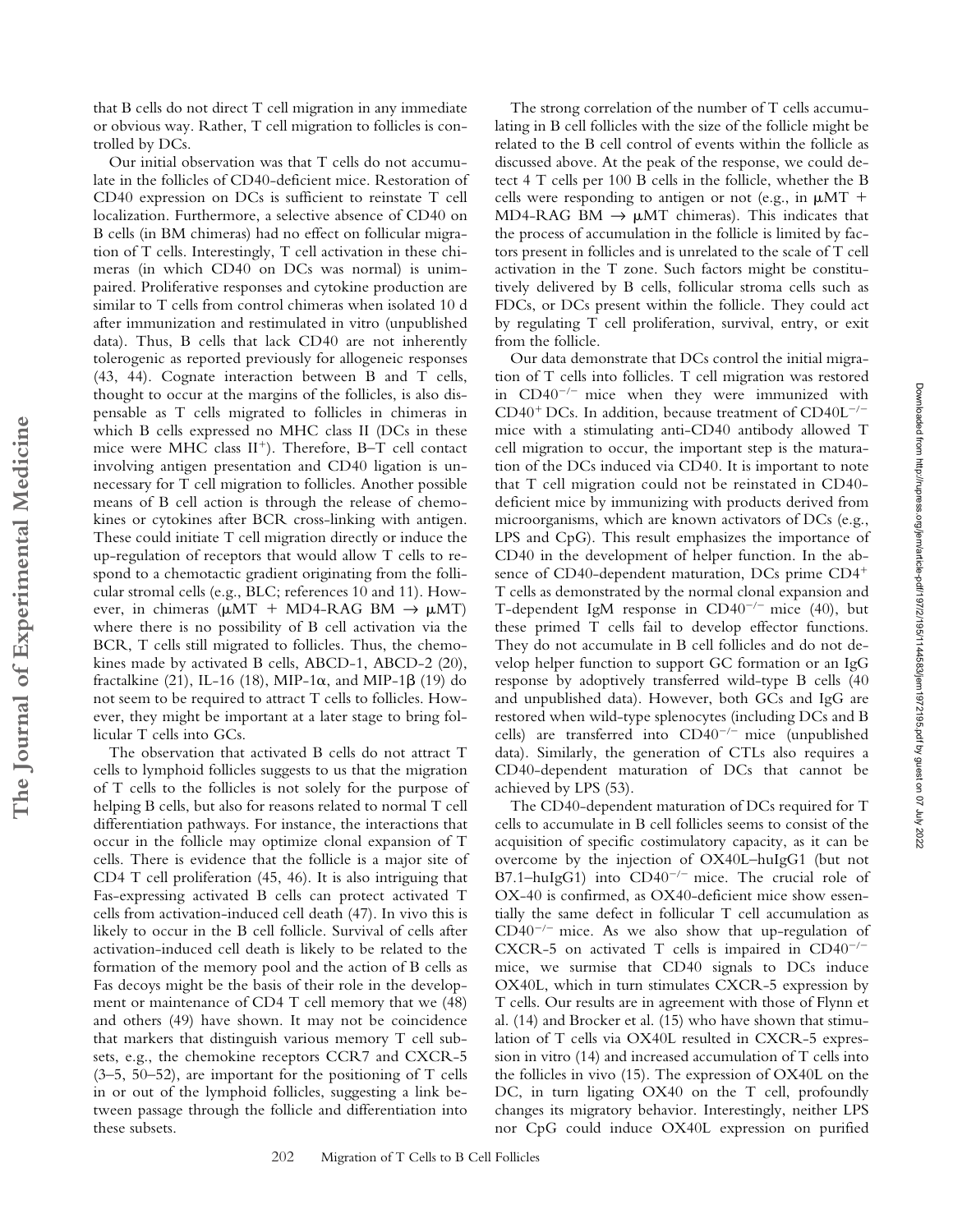splenic DCs or B cells. Being strictly dependent upon CD40 stimulation, OX40L expression by DCs appears to be a specific signature of the cognate interaction with T cells and is not associated with "innate" activation. Our results support a sequential model of T cell activation where DCs first prime T cells and induce CD40L up-regulation, which in turn stimulates the DC via CD40. This induces the up-regulation of "late" costimulatory molecules such as OX40L that regulate T cell differentiation (14, 54), migratory properties via CXCR-5 (14, 15), and survival by promoting Bcl-xL and Bcl-2 expression (55). Many of the other effects of CD40 ligation on DCs, such as up-regulation of IL-12p70 (56), antigen loading onto MHC class II (57), expression of MHC class II (58), costimulatory molecules CD80 (B7-1) and CD86 (B7-2; references 59 and 60), and enhanced DC survival (58, 61) can also be achieved by signals such as LPS and CpG.

The impairment of T cell responses in OX40- and OX40L-deficient mice (28, 62, 63, 64) may well relate to secondary effects absent due to the suboptimal B–T cell interaction in follicles that we demonstrate here. OX40 has been shown to be necessary for long-term CD4 T cell survival and memory (55) and it remains to be seen if this a wholly direct effect or if it is a correlate of impaired migration to follicles and the subsequent events in that site. Despite minimal T cell migration to follicles in  $OX40^{-/-}$  mice have a normal GC response and normal T-dependent antibody responses, which may mean that T–B cell interactions in follicles are not crucial for these responses. Certainly, we believe that the induction of a costimulatory molecule, other than OX40, on DCs or B cells by CD40 ligation is important for these.

**The Journal of Experimental Medicine**

The Journal of Experimental Medicine

Our results do not explain the selectivity of the migration process. Not all activated T cells enter B cell follicles (65). We assume that CXCR-5 is involved in this migration, although there is no definitive proof of this. In human tonsils, CXCR-5 was found on  $\sim$ 90% of memory type CD4 T cells (5), however, not all of these inhabit follicles. Levels of CCR7 expression might be an important parameter as movement of activated T cells to the follicles seems to require CCR7 down-regulation (66). Maintenance of CCR7 expression may override CXCR-5–mediated BLC chemoattraction and retain activated T cells within the T cell area, a notion supported by the observation that CXCR-5<sup>+</sup> CD57<sup>+</sup> T cells, which are only located in GCs, have completely lost CCR7 expression and Epstein Barr Virus–induced molecule 1 ligand chemokine (ELC)/ CCL19 responsiveness (5). In contrast, CXCR-5<sup>+</sup> CD57<sup>-</sup> T cells, found in the follicles and at the border between the T zone and the follicle, still respond to ELC as a population and some of them express CCR7 (5). Similarly, B cell follicular exclusion of antigen-stimulated (9, 67) or anergic B cells (67, 68) is not associated with a decreased BLC responsiveness (69). The follicular exclusion of these cells correlates with an increased responsiveness to T zone chemokines ELC and secondary lymphoid chemokine (SLC)/ CCL21 (69, 70). It seems likely, based on the recent work of Reif et al. (71) that T cells, in the same way as B cells,

are responding to opposing gradients of SLC/ELC generated by T zone DCs on the one hand and BLC from follicular stroma on the other. CCR7 persistence on some activated T cells could be due to priming by different DC subsets or signal strength (72). It is conceivable that the basis of selective follicular migration lies in the heterogeneity and position of DC subsets, programming T cell differentiation (and migration) in a step-wise fashion.

In conclusion, the following intriguing issues await resolution: (a) the basis of selective regulation of follicular migration, whether differential responsiveness to gradients of two or more chemokines or the involvement of different subsets of DCs, (b) the control of migration and differentiation of T cells within the follicle (e.g., into GCs), and (c) the identity of the factors controlling the follicular T cell pool size. Although we have gone some way to answer the question of how T cells migrate to follicles, it is important that we not forget to ask why. Providing help for B cells is only part of the story and delving further may reveal the influences of B cells on T cell differentiation and memory generation.

We would like to thank the animal house staff in the Ann Walker Facility for their dedication and help. Our thanks also go to Barbara McManus for help with the preparation of BM chimaeras. We are grateful to Drs. Judith Allen and Steve Anderton for critical reading of the manuscript. We are indebted to Dr. Manfred Kopf for providing and immunizing some OX40-deficient mice at short notice and also to Meera Nair for help with macrophages.

This work was supported by a Senior Research Fellowship (to D. Gray) from the Wellcome Trust.

*Submitted: 2 October 2002 Revised: 27 November 2002 Accepted: 9 December 2002*

## **References**

- 1. Fuller, K.A., O. Kanagawa, and M.H. Nahm. 1993. T cells within germinal centers are specific for the immunizing antigen. *J. Immunol.* 151:4505–4512.
- 2. Casamayor-Palleja, M., M. Khan, and I.C. MacLennan. 1995. A subset of CD4<sup>+</sup> memory T cells contains preformed CD40 ligand that is rapidly but transiently expressed on their surface after activation through the T cell receptor complex. *J. Exp. Med.* 181:1293–1301.
- 3. Breitfeld, D., L. Ohl, E. Kremmer, J. Ellwart, F. Sallusto, M. Lipp, and R. Forster. 2000. Follicular B helper T cells express CXC chemokine receptor 5, localize to B cell follicles, and support immunoglobulin production. *J. Exp. Med.* 192: 1545–1552.
- 4. Schaerli, P., K. Willimann, A.B. Lang, M. Lipp, P. Loetscher, and B. Moser. 2000. CXC chemokine receptor 5 expression defines follicular homing T cells with B cell helper function. *J. Exp. Med.* 192:1553–1562.
- 5. Kim, C.H., L.S. Rott, I. Clark-Lewis, D.J. Campbell, L. Wu, and E.C. Butcher. 2001. Subspecialization of CXCR5<sup>+</sup> T cells: B helper activity is focused in a germinal center–localized subset of CXCR5<sup>+</sup> T cells. *J. Exp. Med.* 193:1373-1381.
- 6. Ingulli, E., A. Mondino, A. Khoruts, and M.K. Jenkins. 1997. In vivo detection of dendritic cell antigen presentation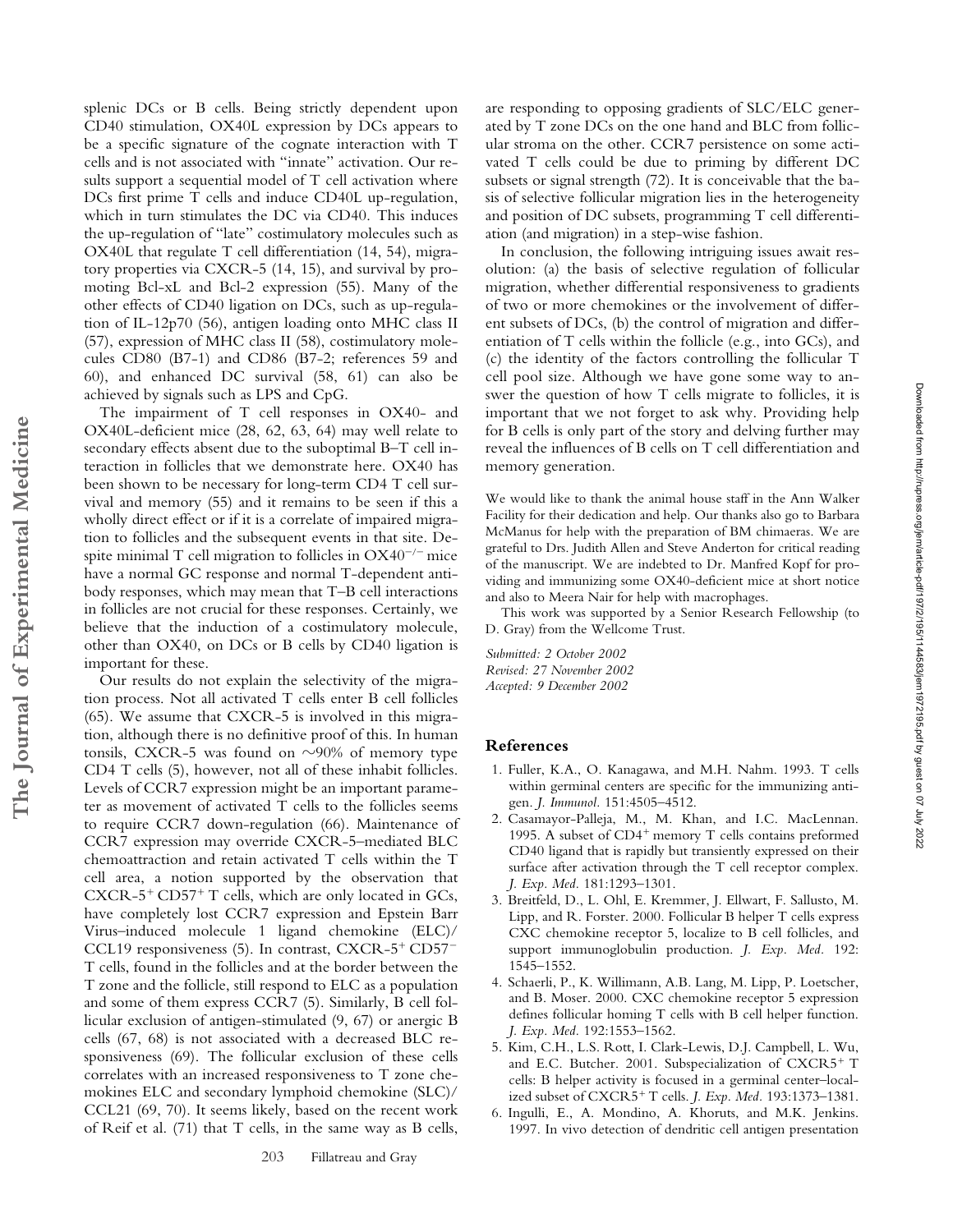to CD4(-) T cells. *J. Exp. Med.* 185:2133–2141.

- 7. Liu, Y.J., J. Zhang, P.J. Lane, E.Y. Chan, and I.C. MacLennan. 1991. Sites of specific B cell activation in primary and secondary responses to T cell-dependent and T cell-independent antigens. *Eur. J. Immunol.* 21:2951–2962.
- 8. Jacob, J., and G. Kelsoe. 1992. In situ studies of the primary immune response to (4-hydroxy-3-nitrophenyl)acetyl. II. A common clonal origin for periarteriolar lymphoid sheathassociated foci and germinal centers. *J. Exp. Med.* 176:679– 687.
- 9. Garside, P., E. Ingulli, R.R. Merica, J.G. Johnson, R.J. Noelle, and M.K. Jenkins. 1998. Visualization of specific B and T lymphocyte interactions in the lymph node. *Science.* 281: 96–99.
- 10. Gunn, M.D., V.N. Ngo, K.M. Ansel, E.H. Ekland, J.G. Cyster, and L.T. Williams. 1998. A B-cell-homing chemokine made in lymphoid follicles activates Burkitt's lymphoma receptor-1. *Nature.* 391:799–803.
- 11. Legler, D.F., M. Loetscher, R.S. Roos, I. Clark-Lewis, M. Baggiolini, and B. Moser. 1998. B cell–attracting chemokine 1, a human CXC chemokine expressed in lymphoid tissues, selectively attracts B lymphocytes via BLR1/CXCR5. *J. Exp. Med.* 187:655–660.
- 12. Forster, R., A.E. Mattis, E. Kremmer, E. Wolf, G. Brem, and M. Lipp. 1996. A putative chemokine receptor, BLR1, directs B cell migration to defined lymphoid organs and specific anatomic compartments of the spleen. *Cell.* 87:1037– 1047.
- 13. Ansel, K.M., L.J. McHeyzer-Williams, V.N. Ngo, M.G. McHeyzer-Williams, and J.G. Cyster. 1999. In vivo–activated CD4 T cells upregulate CXC chemokine receptor 5 and reprogram their response to lymphoid chemokines. *J. Exp. Med.* 190:1123–1134.
- 14. Flynn, S., K.M. Toellner, C. Raykundalia, M. Goodall, and P. Lane. 1998. CD4 T cell cytokine differentiation: the B cell activation molecule, OX40 ligand, instructs CD4 T cells to express interleukin 4 and upregulates expression of the chemokine receptor, Blr-1. *J. Exp. Med.* 188:297–304.
- 15. Brocker, T., A. Gulbranson-Judge, S. Flynn, M. Riedinger, C. Raykundalia, and P. Lane. 1999. CD4 T cell traffic control: in vivo evidence that ligation of OX40 on CD4 T cells by OX40-ligand expressed on dendritic cells leads to the accumulation of CD4 T cells in B follicles. *Eur. J. Immunol.* 29: 1610–1616.
- 16. Schaerli, P., P. Loetscher, and B. Moser. 2001. Cutting edge: induction of follicular homing precedes effector th cell development. *J. Immunol.* 167:6082–6086.
- 17. Stockinger, B., T. Zal, A. Zal, and D. Gray. 1996. B cells solicit their own help from T cells. *J. Exp. Med.* 183:891–899.
- 18. Kaser, A., S. Dunzendorfer, F.A. Offner, O. Ludwiczek, B. Enrich, R.O. Koch, W.W. Cruikshank, C.J. Wiedermann, and H. Tilg. 2000. B lymphocyte-derived IL-16 attracts dendritic cells and Th cells. *J. Immunol.* 165:2474–2480.
- 19. Krzysiek, R., E.A. Lefevre, W. Zou, A. Foussat, J. Bernard, A. Portier, P. Galanaud, and Y. Richard. 1999. Antigen receptor engagement selectively induces macrophage inflammatory protein-1 alpha (MIP-1 alpha) and MIP-1 beta chemokine production in human B cells. *J. Immunol.* 162: 4455–4463.
- 20. Schaniel, C., F. Sallusto, C. Ruedl, P. Sideras, F. Melchers, and A.G. Rolink. 1999. Three chemokines with potential functions in T lymphocyte-independent and -dependent B lymphocyte stimulation. *Eur. J. Immunol.* 29:2934–2947.
- 21. Foussat, A., A. Coulomb-L'Hermine, J. Gosling, R. Krzysiek, I. Durand-Gasselin, T. Schall, A. Balian, Y. Richard, P. Galanaud, and D. Emilie. 2000. Fractalkine receptor expression by T lymphocyte subpopulations and in vivo production of fractalkine in human. *Eur. J. Immunol.* 30:87–97.
- 22. Kawabe, T., T. Naka, K. Yoshida, T. Tanaka, H. Fujiwara, S. Suematsu, N. Yoshida, T. Kishimoto, and H. Kikutani. 1994. The immune responses in CD40-deficient mice: impaired immunoglobulin class switching and germinal center formation. *Immunity.* 1:167–178.
- 23. Xu, J., T.M. Foy, J.D. Laman, E.A. Elliot, J.J. Dunn, T.J. Waldschmidt, J. Elsemore, R.J. Noelle, and R.A. Flavell. 1994. Mice deficient for CD40 ligand. *Immunity.* 1:423–431.
- 24. Cosgrove, D., D. Gray, A. Dierich, J. Kaufman, M. Lemeur, C. Benoist, and D. Mathis. 1991. Mice lacking MHC class II molecules. *Cell.* 66:1051–1066.
- 25. Goodnow, C.C., J. Crosbie, S. Adelstein, T.B. Lavoie, S.J. Smith-Gill, R.A. Brink, H. Pritchard-Briscoe, J.S. Wotherspoon, R.H. Loblay, K. Raphael, et al. 1988. Altered immunoglobulin expression and functional silencing of self-reactive B lymphocytes in transgenic mice. *Nature.* 334:676–682.
- 26. Barnden, M.J., J. Allison, W.R. Heath, and F.R. Carbone. 1998. Defective TCR expression in transgenic mice constructed using cDNA-based alpha- and beta-chain genes under the control of heterologous regulatory elements. *Immunol. Cell Biol.* 76:34–40.
- 27. Kitamura, D., J. Roes, R. Kuhn, and K. Rajewsky. 1991. A B cell-deficient mouse by targeted disruption of the membrane exon of the immunoglobulin mu chain gene. *Nature.* 350:423–426.
- 28. Kopf, M., C. Ruedl, N. Schmitz, A. Gallimore, K. Lefrang, B. Ecabert, B. Odermatt, and M.F. Bachmann. 1999. OX40 deficient mice are defective in Th cell proliferation but are competent in generating B cell and CTL responses after virus infection. *Immunity.* 11:699–708.
- 29. Gray, D., P. Dullforce, and S. Jainandunsing. 1994. Memory B cell development but not germinal centre formation is impaired by in vivo blockade of CD40–CD40 ligand interaction. *J. Exp. Med.* 180:141–155.
- 30. Rolink, A., F. Melchers, and J. Andersson. 1996. The SCID but not the RAG-2 gene product is required for S mu-S epsilon heavy chain class switching. *Immunity.* 5:319–330.
- 31. Higgins, L.M., S.A. McDonald, N. Whittle, N. Crockett, J.G. Shields, and T.T. MacDonald. 1999. Regulation of T cell activation in vitro and in vivo by targeting the OX40- OX40 ligand interaction: amelioration of ongoing inflammatory bowel disease with an OX40-IgG fusion protein, but not with an OX40 ligand-IgG fusion protein. *J. Immunol.* 162:486–493.
- 32. Inaba, K., M. Inaba, N. Romani, H. Aya, M. Deguchi, S. Ikehara, S. Muramatsu, and R.M. Steinman. 1992. Generation of large numbers of dendritic cells from mouse bone marrow cultures supplemented with granulocyte/macrophage colony-stimulating factor. *J. Exp. Med.* 176:1693–1702.
- 33. Livingstone, A. 1997. Use of mouse dendritic cells to prime T cell responses in vivo. *In* Immunology Methods Manual. I. Lefkovits, editor. Academic Press, London. 1456–1460.
- 34. Armitage, R.J., W.C. Fanslow, L. Strockbine, T.A. Sato, K.N. Clifford, B.M. Macduff, D.M. Anderson, S.D. Gimpel, T. Davis-Smith, C.R. Maliszewski, et al. 1992. Molecular and biological characterization of a murine ligand for CD40. *Nature.* 357:80–82.
- 35. Noelle, R.J., M. Roy, D.M. Shepherd, I. Stamenkovic, J.A.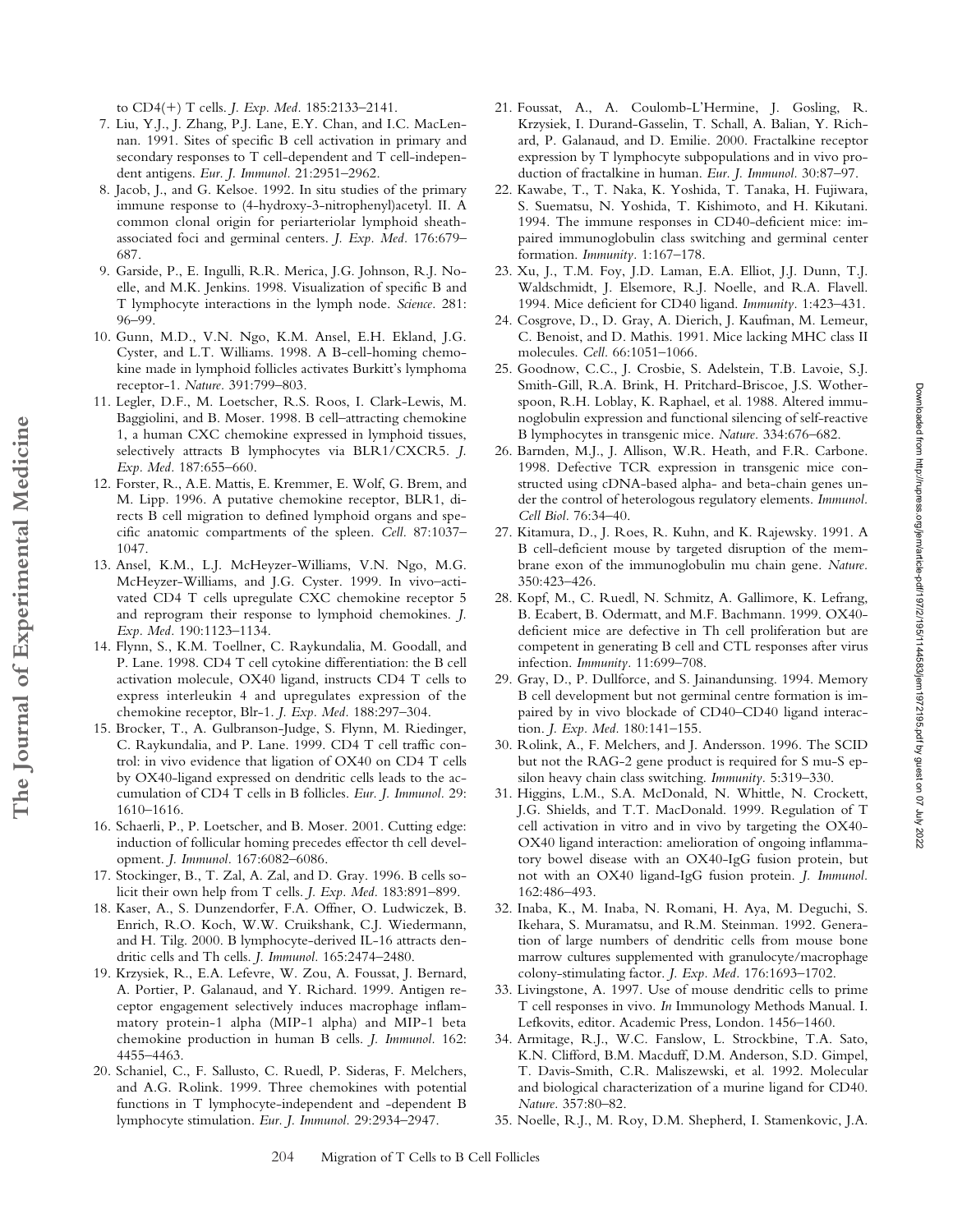Downloaded from http://rupress.org/jem/article-pdf/197/2/195/1144583/jem1972195.pdf by guest on 07 July 2022 Downloaded from http://rupress.org/jem/article-pdf/197/2/195/1144583/jem1972195.pdf by guest on 07 July 2022

Ledbetter, and A. Aruffo. 1992. A 39-kDa protein on activated helper T cells binds CD40 and transduces the signal for cognate activation of B cells. *Proc. Natl. Acad. Sci. USA.* 89: 6550–6554.

- 36. Wykes, M., J. Poudrier, R. Lindstedt, and D. Gray. 1998. Regulation of cytoplasmic, surface and soluble forms of CD40 ligand in mouse B cells. *Eur. J. Immunol.* 28:548–559.
- 37. Pinchuk, L.M., S.J. Klaus, D.M. Magaletti, G.V. Pinchuk, J.P. Norsen, and E.A. Clark. 1996. Functional CD40 ligand expressed by human blood dendritic cells is up-regulated by CD40 ligation. *J. Immunol.* 157:4363–4370.
- 38. Reis e Sousa, C. 2001. Dendritic cells as sensors of infection. *Immunity.* 14:495–498.
- 39. Walker, L.S., A. Gulbranson-Judge, S. Flynn, T. Brocker, C. Raykundalia, M. Goodall, R. Forster, M. Lipp, and P. Lane. 1999. Compromised OX40 function in CD28-deficient mice is linked with failure to develop CXC chemokine receptor 5–positive CD4 cells and germinal centers. *J. Exp. Med.* 190: 1115–1122.
- 40. van Essen, D., H. Kikutani, and D. Gray. 1995. CD40 ligand-transduced co-stimulation of T cells in the development of helper function. *Nature.* 378:620–623.
- 41. Skok, J., J. Poudrier, and D. Gray. 1999. Dendritic cellderived IL-12 promotes B cell induction of Th2 differentiation: a feedback regulation of Th1 development. *J. Immunol.* 163:4284–4291.
- 42. Macaulay, A.E., R.H. DeKruyff, C.C. Goodnow, and D.T. Umetsu. 1997. Antigen-specific B cells preferentially induce CD4- T cells to produce IL-4. *J. Immunol.* 158:4171–4179.
- 43. Buhlmann, J.E., T.M. Foy, A. Aruffo, K.M. Crassi, J.A. Ledbetter, W.R. Green, J.C. Xu, L.D. Shultz, D. Roopesian, R.A. Flavell, et al. 1995. In the absence of a CD40 signal, B cells are tolerogenic. *Immunity.* 2:645–653.

**The Journal of Experimental Medicine**

The Journal of Experimental Medicine

- 44. Hollander, G.A., E. Castigli, R. Kulbacki, M. Su, S.J. Burakoff, J.C. Gutierrez-Ramos, and R.S. Geha. 1996. Induction of alloantigen-specific tolerance by B cells from CD40-deficient mice. *Proc. Natl. Acad. Sci. USA.* 93:4994–4998.
- 45. Gulbranson-Judge, A., and I. MacLennan. 1996. Sequential antigen-specific growth of T cells in the T zones and follicles in response to pigeon cytochrome c. *Eur. J. Immunol.* 26: 1830–1837.
- 46. Zheng, B., S. Han, Q. Zhu, R. Goldsby, and G. Kelsoe. 1996. Alternative pathways for the selection of antigen-specific peripheral T cells. *Nature.* 384:263–266.
- 47. Wang, J.K., S.T. Ju, and A. Marshak-Rothstein. 2000. Protection of T cells from activation-induced cell death by Fas- B cells. *Eur. J. Immunol.* 30:931–937.
- 48. van Essen, D., P. Dullforce, T. Brocker, and D. Gray. 2000. Cellular interactions involved in Th cell memory. *J. Immunol.* 165:3640–3646.
- 49. Linton, P.J., J. Harbertson, and L.M. Bradley. 2000. A critical role for B cells in the development of memory CD4 cells. *J. Immunol.* 165:5558–5565.
- 50. Sallusto, F., D. Lenig, R. Forster, M. Lipp, and A. Lanzavecchia. 1999. Two subsets of memory T lymphocytes with distinct homing potentials and effector functions. *Nature.* 401: 708–712.
- 51. Campbell, J.J., K.E. Murphy, E.J. Kunkel, C.E. Brightling, D. Soler, Z. Shen, J. Boisvert, H.B. Greenberg, M.A. Vierra, S.B. Goodman, et al. 2001. CCR7 expression and memory T cell diversity in humans. *J. Immunol.* 166:877–884.
- 52. Kim, C.H., D.J. Campbell, and E.C. Butcher. 2001. Nonpolarized memory T cells. *Trends Immunol.* 22:527–530.
- 53. Kelleher, M., and P.C. Beverley. 2001. Lipopolysaccharide modulation of dendritic cells is insufficient to mature dendritic cells to generate CTLs from naive polyclonal CD8(+) T cells in vitro, whereas CD40 ligation is essential. *J. Immunol.* 167:6247–6255.
- 54. Akiba, H., Y. Miyahira, M. Atsuta, K. Takeda, C. Nohara, T. Futagawa, H. Matsuda, T. Aoki, H. Yagita, and K. Okumura. 2000. Critical contribution of OX40 ligand to T helper cell type 2 differentiation in experimental leishmaniasis. *J. Exp. Med.* 191:375–380.
- 55. Rogers, P.R., J. Song, I. Gramaglia, N. Killeen, and M. Croft. 2001. OX40 promotes Bcl-xL and Bcl-2 expression and is essential for long-term survival of CD4 T cells. *Immunity.* 15:445–455.
- 56. Schulz, O., D.A. Edwards, M. Schito, J. Aliberti, S. Manickasingham, A. Sher, and C. Reis e Sousa. 2000. CD40 triggering of heterodimeric IL-12 p70 production by dendritic cells in vivo requires a microbial priming signal. *Immunity.* 13: 453–462.
- 57. Manickasingham, S., and C. Reis e Sousa. 2000. Microbial and T cell-derived stimuli regulate antigen presentation by dendritic cells in vivo. *J. Immunol.* 165:5027–5034.
- 58. van Kooten, C., and J. Banchereau. 1997. Functions of CD40 on B cells, dendritic cells and other cells. *Curr. Opin. Immunol.* 9:330–337.
- 59. Yang, Y., and J.M. Wilson. 1996. CD40 ligand-dependent T cell activation: requirement of B7-CD28 signaling through CD40. *Science.* 273:1862–1864.
- 60. Grewal, I.S., H.G. Foellmer, K.D. Grewal, J. Xu, F. Hardardottir, J.L. Baron, C.A. Janeway, Jr., and R.A. Flavell. 1996. Requirement for CD40 ligand in costimulation induction, T cell activation, and experimental allergic encephalomyelitis. *Science.* 273:1864–1867.
- 61. Caux, C., C. Massacrier, B. Vanbervliet, B. Dubois, C. Van Kooten, I. Durand, and J. Banchereau. 1994. Activation of human dendritic cells through CD40 cross-linking. *J. Exp. Med.* 180:1263–1272.
- 62. Chen, A.I., A.J. McAdam, J.E. Buhlmann, S. Scott, M.L. Lupher, Jr., E.A. Greenfield, P.R. Baum, W.C. Fanslow, D.M. Calderhead, G.J. Freeman, et al. 1999. Ox40-ligand has a critical costimulatory role in dendritic cell:T cell interactions. *Immunity.* 11:689–698.
- 63. Murata, K., N. Ishii, H. Takano, S. Miura, L.C. Ndhlovu, M. Nose, T. Noda, and K. Sugamura. 2000. Impairment of antigen-presenting cell function in mice lacking expression of OX40 ligand. *J. Exp. Med.* 191:365–374.
- 64. Pippig, S.D., C. Pena-Rossi, J. Long, W.R. Godfrey, D.J. Fowell, S.L. Reiner, M.L. Birkeland, R.M. Locksley, A.N. Barclay, and N. Killeen. 1999. Robust B cell immunity but impaired T cell proliferation in the absence of CD134 (OX40). *J. Immunol.* 163:6520–6529.
- 65. Campbell, D.J., C.H. Kim, and E.C. Butcher. 2001. Separable effector T cell populations specialized for B cell help or tissue inflammation. *Nat. Immunol.* 2:876–881.
- 66. Randolph, D.A., G. Huang, C.J. Carruthers, L.E. Bromley, and D.D. Chaplin. 1999. The role of CCR7 in TH1 and TH2 cell localization and delivery of B cell help in vivo. *Science.* 286:2159–2162.
- 67. Cyster, J.G., and C.C. Goodnow. 1995. Antigen-induced exclusion from follicles and anergy are separate and complementary processes that influence peripheral B cell fate. *Immunity.* 3:691–701.
- 68. Cyster, J.G., S.B. Hartley, and C.C. Goodnow. 1994. Com-